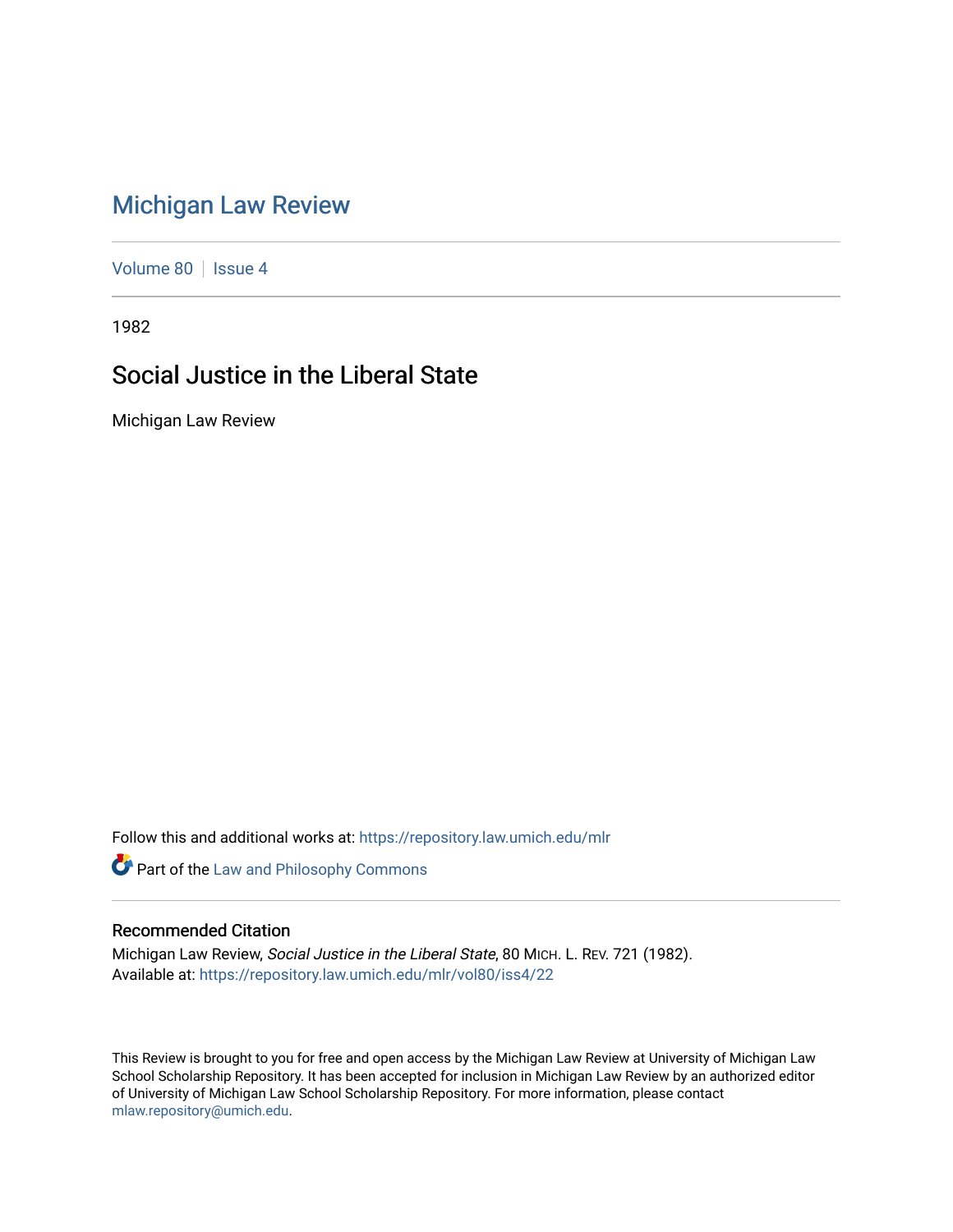SOCIAL JUSTICE IN THE LIBERAL STATE. BY *Bruce A. Ackerman.*  New Haven: Yale University Press. 1980. Pp. xii, 392. \$5.95.

The publication of John Rawls's *A Theory of Justice*<sup>1</sup> in 1971 stands as a milestone in the history of liberal political philosophy. *Social Justice in the Liberal State,* by Bruce Ackerman, is the latest attempt to rival Rawls's contribution to liberalism. Employing the Socratic conception of political dialogue, this approachable book espouses political programs typical of left-of-center "liberal"2 politics as practiced in modem America.

Ackerman characterizes political theory as a dialogic process where individuals critically evaluate each other's assertions of power.3 As the book progresses, the dialogue becomes a stylistic device in addition to a defining trait of political theory as a cast of hypothetical characters challenge one another for power. Ackerman places three restrictions on the characters' quest for political principles. The first two dialogic constraints, the requirements of "rationality"4 and "consistency,"5 are uncontroversial; indeed, they furnish the basis for any meaningful dialogue in Western thought. The constraint that Ackerman labels "neutrality"6 is more provocative. The very foundation of liberal political theory,7 this principle holds that no citizen may defend his power by asserting that his conception of the good is intrinsically better than those of his fellow citizens. Ackerman devotes the bulk of his book to developing the concrete political positions that follow from the neutrality principle. He divides this effort into two parts, sketching the features of both utopian and real-world liberal positions.

<sup>1.</sup> J. RAWLS, A THEORY OF JUSTICE {1971).

<sup>2.</sup> The philosopher's "liberalism" may be quite unrelated to what bears that name in the political arena. In this sentence, "liberal" is meant in its second sense.

<sup>3.</sup> Power is used here in its broadest sense. It includes not only the power of political office, but also the power to own property, to operate an automobile, to eat when one is hungry; in short, the power to do anything that humans can do.

<sup>4.</sup> *"Rationality:* Whenever anybody questions the legitimacy of another's power, the power holder must respond not by suppressing the questioner but by giving a reason that explains why he is more entitled to the resource than the questioner is." P. 4.

<sup>5.</sup> *"Consistency.* The reason advanced by a power wielder on one occasion must not be inconsistent with the reasons he advances to justify his other claims to power." P. 7.

<sup>6.</sup> Neutrality. No reason is a good reason if it requires the power holder to assert:

<sup>(</sup>a) that his conception of the good is better than that asserted by any of his fellow citizens, *or* 

<sup>(</sup>b) that, regardless of his conception of the good, he is intrinsically superior to one or more of his fellow citizens.

P. 11. The second element - that no citizen may assert his intrinsic superiority to any other citizen - seems to be a corollary of the first - that no one may assert an intrinsically superior conception of the good.

<sup>7.</sup> *See Three Concepts* ef *Liberalism,* THE NEW REPUBLIC, Apr. 14, 1979, at 45, 47 (dialogue between Bryan Magee and Ronald Dworkin).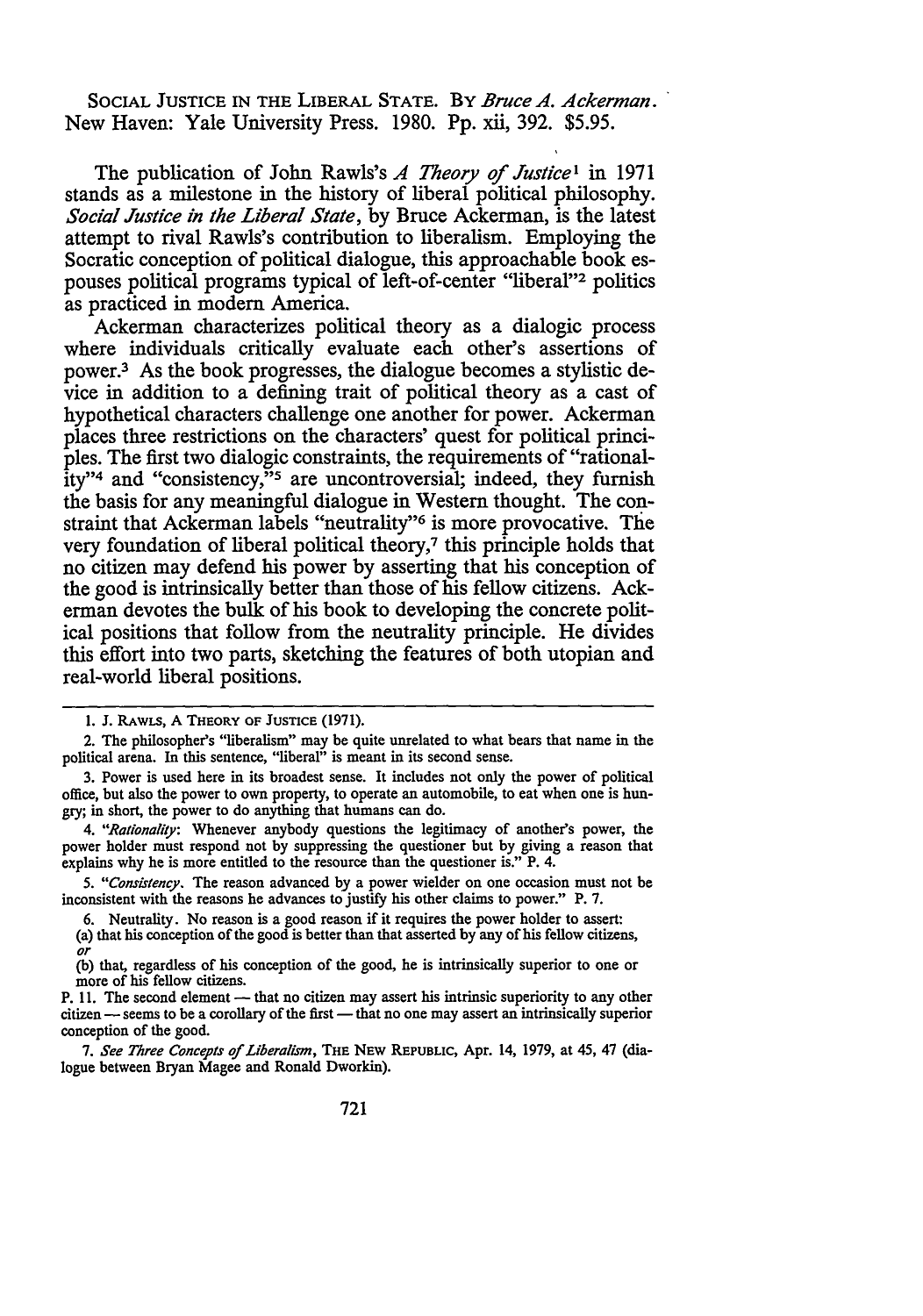*Social Justice* first examines basic political principles in a fantastic setting uncomplicated by the scarce resources and imperfections of the real world. The fantasy involves members of a spaceship crew who debate how to structure a new world. The new world has only one resource, "manna," that can be converted into any of the more tangible resources that people use. The characters accept the three dialogic constraints of liberalism and rely on a Solomonic Commander to interpret and enforce those constraints. The most basic conclusion to emerge from the spaceship dialogue asserts that manna must be distributed equally. Because no party may assert a superior conception of the good, the crew reasons that each person has an equal claim to manna.

Ackerman next considers several issues related to future generations. Regarding intergenerational trusteeship and inheritance, he argues for both intergenerational and intragenerational equality. Each member of a new generation must begin with an equal share of manna, and the share must be at least as large as the initial share given to each member of the preceding generation. *Social Justice*  also addresses popularly disputed issues such as contraception, abortion, and genetic manipulation, resolving them all in fashionably liberal ways.8 Liberal education receives substantial treatment. Ackerman claims that education too often seeks to mold children into the mirror images of their parents. He believes that education should expose students to as many ideas as possible, so long as those ideas are not, like Nazism, antithetical to the neutrality principle. As the budding citizen develops a respect for the multiplicity of thoughts and values of others, parental and other educational restrictions gradually may be lifted so that he may become a full-fledged citizen of the liberal state.

All in all, Ackerman paints a rosy picture of the liberal utopia. This enviable world allows free intellectual exchange and also perfectly screens all the activities of some individuals from others who do not wish to be affected. I may, if I choose, smell my neighbor's barbecue (unless he chooses to screen it from me), but I need not smell his car's exhaust fumes.

The second step in the development of the liberal program is Ackerman's most difficult. *Social Justice* resorts to a "second-best" argument, and attempts to apply the principles developed in the spaceship fantasy to the real world. In the real world, the technology that enforces liberal ideals is neither perfect nor free. Ackerman admits that statesmen may legitimately disagree about how the liberal state can best promote self-fulfillment in a world of scarcity. Liberal citizens can justifiably use a variety of procedures to resolve their

<sup>8.</sup> Contraception: "a fundamental right of all citizens." P. 126. Abortion: allowed in most situations, but not, *e.g.,* because the parents are unhappy with the fetus's sex or eye color. Pp. 127-28. Genetic manipulation: not allowed. Pp. 120-24.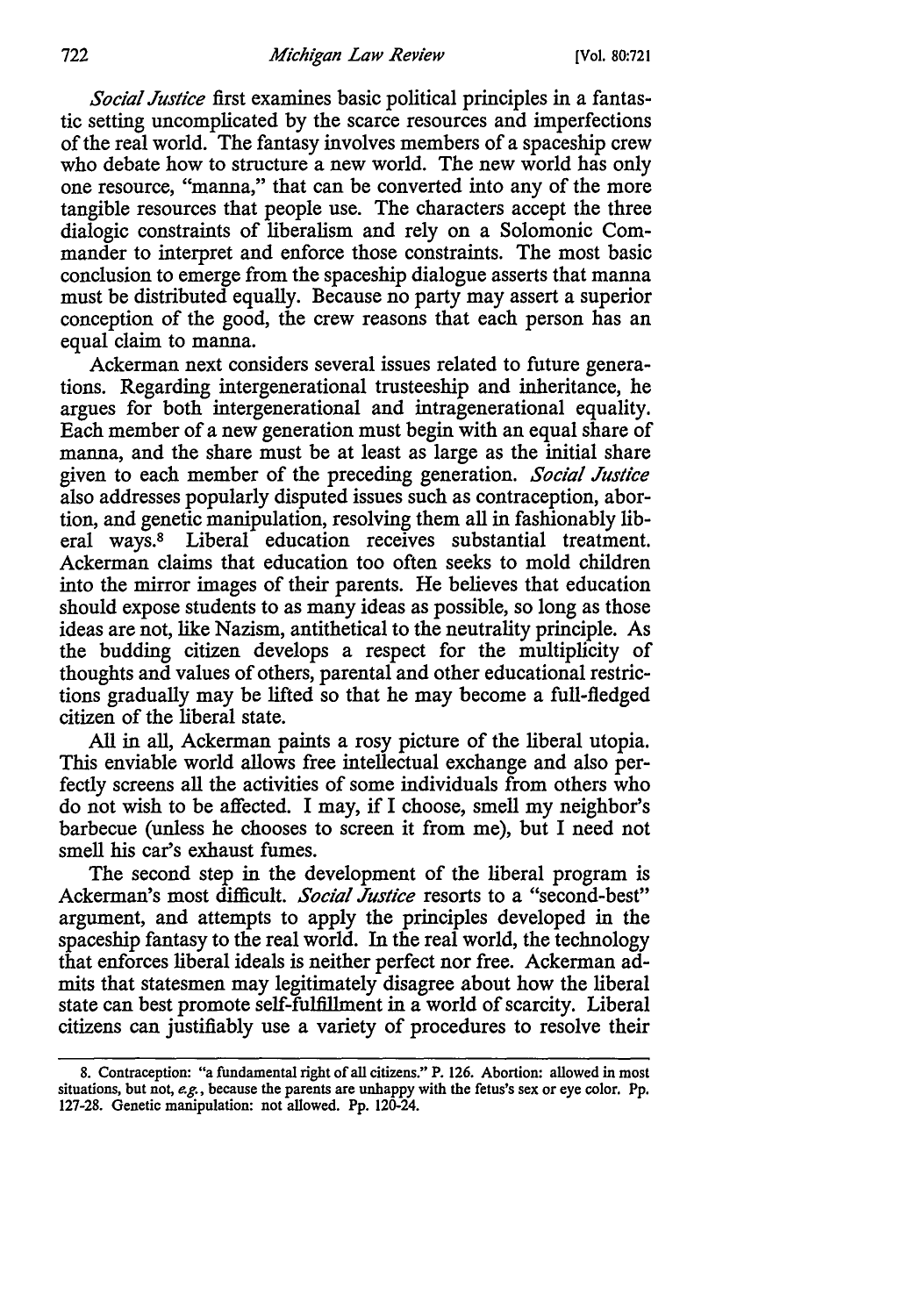good faith disagreements. Majority rule, for instance, satisfies the neutrality principle because it does not purport to recommend one political view as intrinsically superior to another. Ackerman nevertheless concedes that a good lottery meets the same requirements of a "neutral" decision-making process.

Ackerman is careful to exclude from the political arena only exploitative policy choices, those that harm a particular group of citizens. He realizes that the problem of exploitation is not magically self-solving. Controls are needed in the real world to preserve the very possibility of liberal dialogue.9 Here, *Social Justice* becomes vulnerable to criticism. The book fails to address how the liberal polity decides where controls may legitimately be imposed — where statements or activities are so insufficiently neutral that they must be prohibited. In the dialogues, all the characters accept the Commander's judgments regarding neutrality. In real life, however, the meaning of neutral principles is not so transparent. Because no litmus test exists to determine whether given statements or activities adhere to the neutrality principle, one expects that citizens will have good faith disagreements.<sup>10</sup>

A more general shortcoming flaws Ackerman's attempt to apply fantasy-derived principles to the real world. The hardest and most important choices that liberals must confront are the ones given the shortest treatment. How, one might ask, can resources be allocated for future generations when the number and preferences of those generations cannot be known with perfect prescience? Similarly, how should resources be allocated when distributional flaws render truly equal distribution impossible, or when all may starve because the equal distribution is too small? Unfortunately, Ackerman provides little guidance on these troubling issues.

In the book's final part, Ackerman attempts to justify liberalism's foundational principle of neutrality. He first criticizes Rawls's justice-as-fairness and utilitarian theories for simply assuming their first principles. According to Ackerman, Rawls's theory ultimately depends on unquestioned "intuitions" that, in fact, might mask cultural biases. And the utilitarian, he maintains, presupposes that his own pleasure does not generate a moral claim superior to that presented by the pleasure of others, a stance that Ackerman finds anti-individualistic. In contrast to its two competitors, Ackerman's dialoguebased theory purports to take nothing for granted. The author suggests that four independent justifications exist for the neutrality principle and, hence, for the liberal state: "realism about the cor-

<sup>9.</sup> These are classified as input controls, *e.g.,* banning authoritarians from government office; process controls, *e.g.,* a system of checks and balances; and output controls, *e.g.,* a bill of rights.

<sup>10.</sup> This seems especially true since Ackerman's citizens, unlike those behind Rawls's veil of ignorance, must make decisions with full awareness of their earthly vested interests.